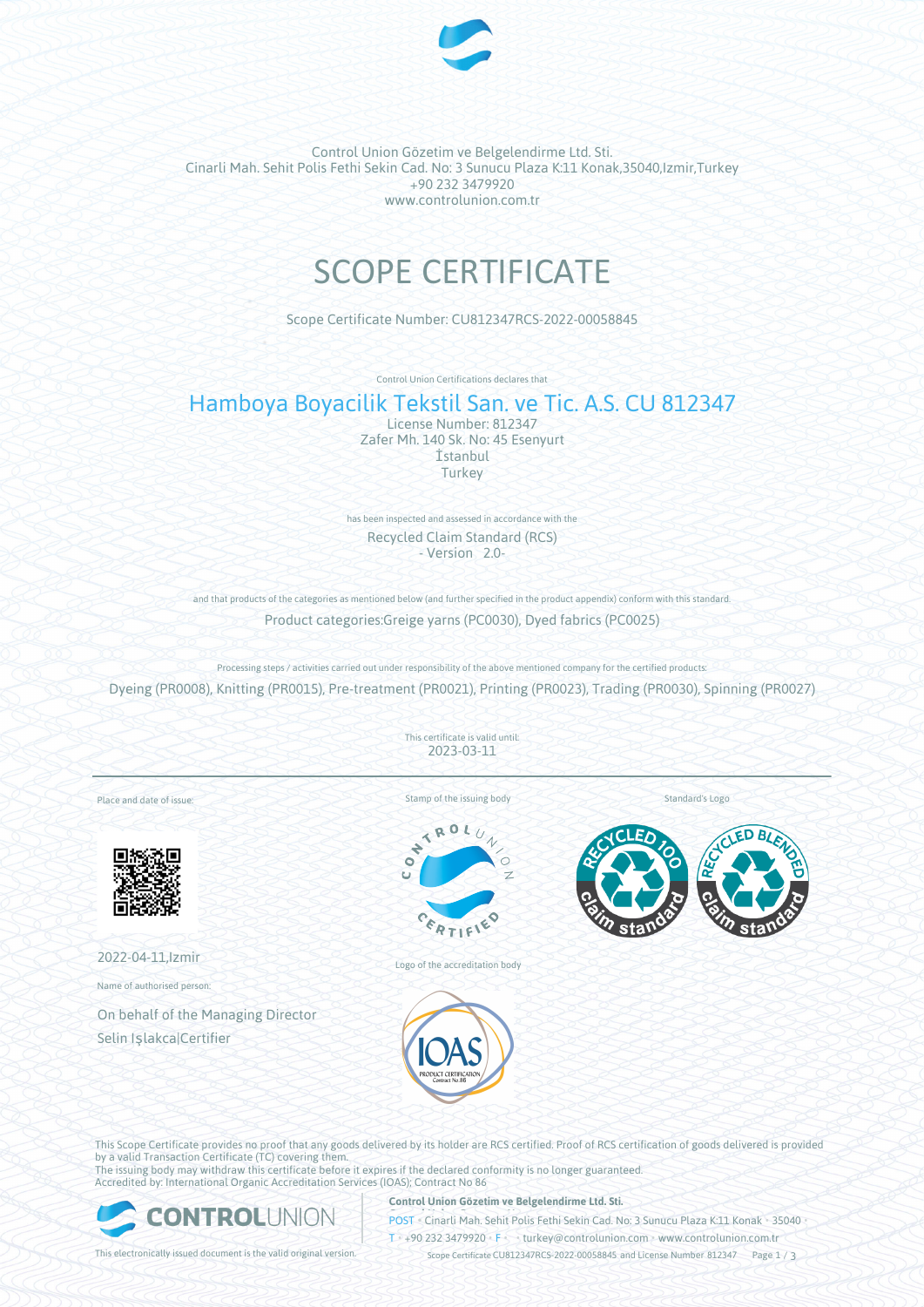

## Control Union Gözetim ve Belgelendirme Ltd. Sti. Cinarli Mah. Sehit Polis Fethi Sekin Cad. No: 3 Sunucu Plaza K:11 Konak,35040,Izmir,Turkey +90 232 3479920 www.controlunion.com.tr

**Hamboya Boyacilik Tekstil San. ve Tic. A.S. CU 812347 Recycled Claim Standard (RCS)**

# **Products Appendix to Certificate no.CU812347RCS-2022-00058845**

In specific the certificate covers the following products:

| <b>Product category</b> | <b>Product details</b>   | <b>Material composition</b>                                                                           | Label grade                                  |
|-------------------------|--------------------------|-------------------------------------------------------------------------------------------------------|----------------------------------------------|
| Dyed fabrics (PC0025)   | Knitted fabrics (PD0058) | 100.0%Recycled post-consumer Polyester (RM0313)                                                       | <b>Recycled Claim</b><br>Standard 100        |
| Dyed fabrics (PC0025)   | Knitted fabrics (PD0058) | 60.0% Organic Cotton (RM0104)<br>40.0%Recycled post-consumer Polyester (RM0313)                       | <b>Recycled Claim</b><br>Standard<br>Blended |
| Greige yarns (PC0030)   | Carded yarns (PD0067)    | 15.0%Recycled pre-consumer Cotton (RM0106)<br>85.0%Cotton (RM0102)                                    | <b>Recycled Claim</b><br>Standard<br>Blended |
| Greige yarns (PC0030)   | Carded yarns (PD0067)    | 15.0%Recycled pre-consumer Cotton (RM0106)<br>85.0% Organic Cotton (RM0104)                           | <b>Recycled Claim</b><br>Standard<br>Blended |
| Greige yarns (PC0030)   | Carded yarns (PD0067)    | 80.0%Cotton (RM0102)<br>5.0%Elastane (Spandex) (RM0160)<br>15.0%Recycled pre-consumer Cotton (RM0106) | <b>Recycled Claim</b><br>Standard<br>Blended |
| Greige yarns (PC0030)   | Carded yarns (PD0067)    | 15.0%Recycled pre-consumer Cotton (RM0106)<br>5.0%Cotton (RM0102)<br>80.0% Organic Cotton (RM0104)    | <b>Recycled Claim</b><br>Standard<br>Blended |

Products made with Organic fibers are also certified to the Organic Content Standard or Global Organic Textile Standard.

Place and date of issue:



2022-04-11,Izmir

Name of authorised person:

On behalf of the Managing Director Selin Işlakca|Certifier

Stamp of the issuing body



Logo of the accreditation body



Standard's logo



This electronically issued document is the valid original version.Scope CertificateCU812347RCS-2022-00058845and License number 812347, 11-Apr-2022 Page 2 / 3